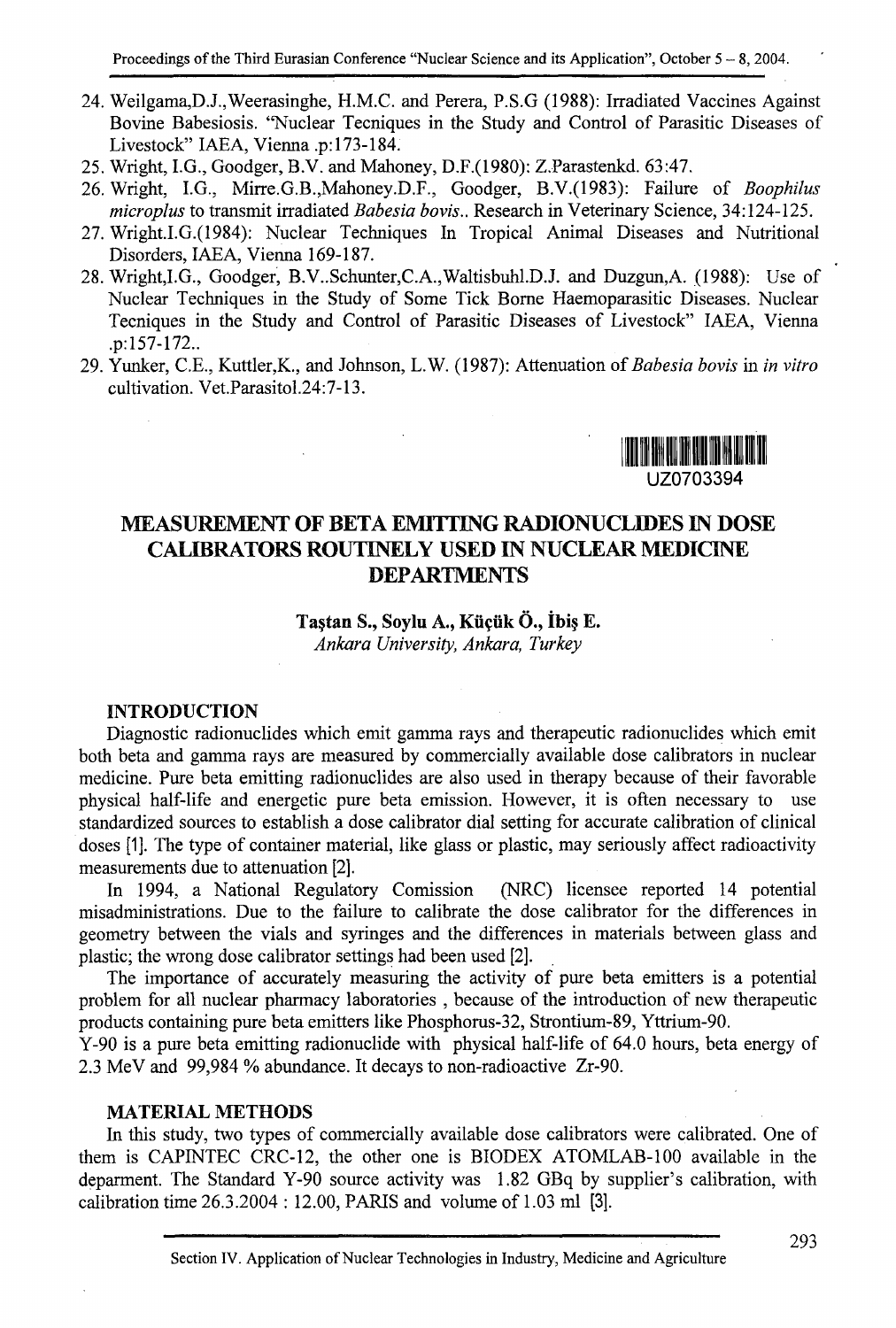# **Procedure**

- 1. The reference radioactivity on the standard source was corrected according to time and recorded.
- 2. Volume of activity for the patient dose (1480 MBq) was calculated.
- 3. The required volume was withdrawn using a 1 ml syringe.
- 4. It is placed in the dose calibrator and the " calibration number " was changed to equal a 1480 MBq read out.
- 5. The calibration number for 1 ml syringe was recorded.
- 6. The activity was transferred from 1 ml syringe to 10 ml vial immediately. The residual activity in the syringe was assayed.
- 7. The activity added to the reaction vial was determined.
- 8. Normal saline was added to the 10 ml reaction vial q.s and the vial was placed in the dose calibrator. The "calibration number" was changed to read the activity read in step 7
- 9. The calibration number for 10 ml vial was recorded.
- 10. The necessary volume was withdrawn into a 10 ml syringe based on the activity in step 7
- 11. The calibration number for 10 ml syringe was recorded [3].

These calibration settings were used in the Y-90 measurements made in the department since the day these measurements started.

# RESULTS

Different material (glass-plastic) and different geometry (vial-syringe) were used for calibration of dose calibrators. '

|               | <b>CAPINTEC CRC-12</b> | <b>BIODEX ATOMLAB 100</b> |  |
|---------------|------------------------|---------------------------|--|
| ml SYRINGE    | $57.6 \times 10$       |                           |  |
| 10 ml VIAL    | $32.2 \times 10$       |                           |  |
| 10 ml SYRINGE | $55 \times 10$         |                           |  |

**Table 1.**Calibration values for dose calibrators

As a result of this calibration, differences in material and geometry, calibration number values were :

# **Table** 2.Differences in material and geometry

|                                      | <b>CAPINTEC</b><br>CRC-12 | <b>BIODEX</b><br>ATOMLAB <sub>100</sub> |
|--------------------------------------|---------------------------|-----------------------------------------|
| Between 1 ml syringe and 10 ml vial  | $+78.8, \%$               | $-29.8\%$                               |
| Between 10 ml syringe and 10 ml vial | $+70.80%$                 | $-22.89%$                               |

The type of container material may seriously affect radioactivity measurements due to attenuation, since it is crucial to give the exact amount of radioactivity to the patient for therapy purposes.

# DISCUSSION

The container material and geometry may affect the measurements seriously. Therefore it is very important to use exactly the same brand and type of syringes, needles and vials in order not to cause any variation of measurements made at different times. In this study the glass vials of